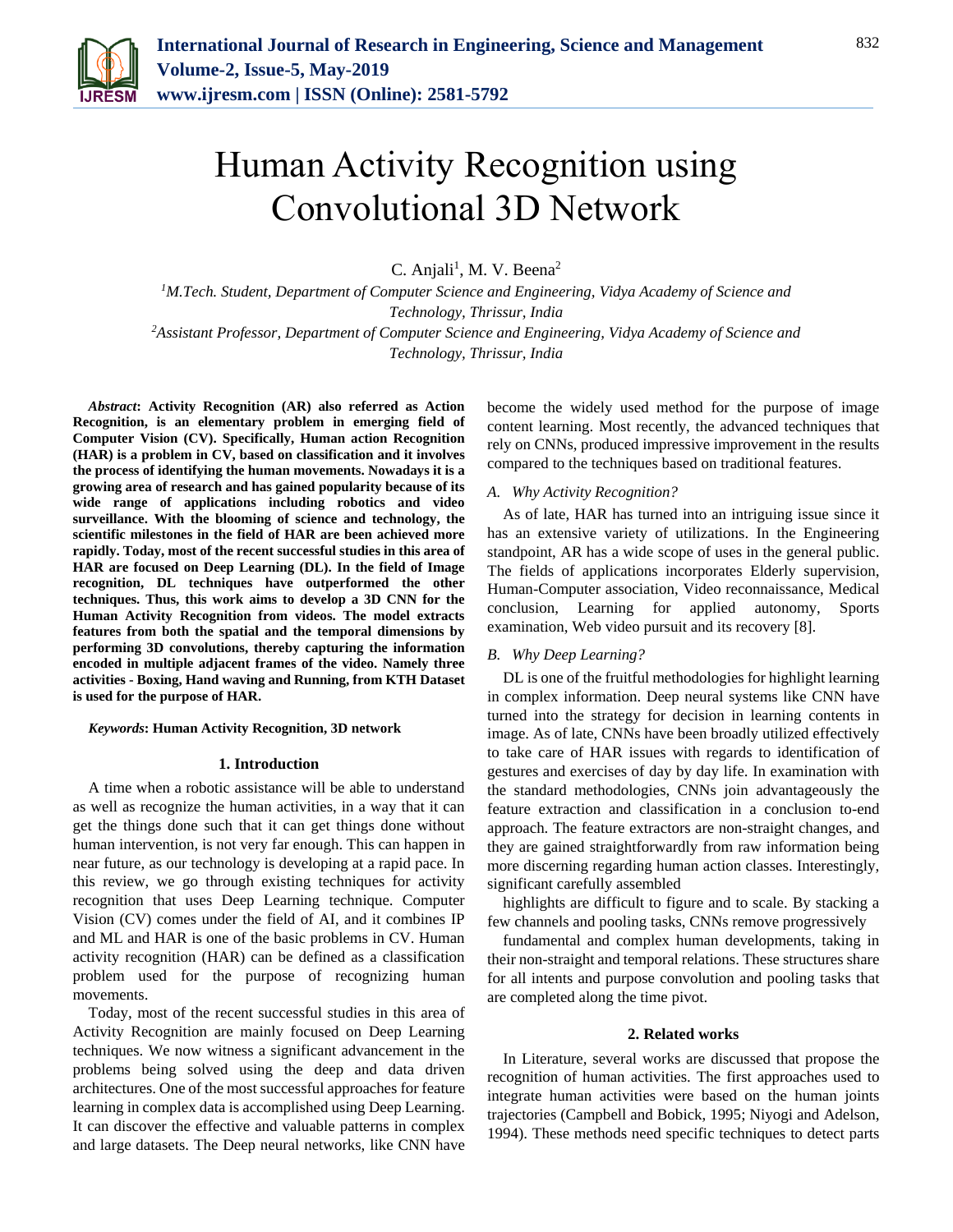

of the body or to track them in each image. Another approach that has already been explored is based on Bag-of-Words (BoW) [2], this type of proposal requires a large storage space for the less frequent features, besides the need to combine with other techniques for classification and extraction of Features.

With the success of Deep Networks, in special the AlexNet in 2012 [3], the deep models are being explored recently by different researchers. Among the deep architecture models, Convolutional Neural Networks (CNNs) gained attention because of their ability to learn contextual relationships between features [3]. This type of architecture has already achieved great results in domains such as digit recognition, speech recognition, emotion recognition.

Some authors have tried to apply the CNN for action recognition in videos. In the work of Ji et al. [4], they proposed the use of Convolutional Neural Network with two flows for the recognition of the actions, the first is the raw frame and the second is the optical flow with the temporal information of the movement between the frames. In the work of Wang et al. [5], they have developed a two-channel Convolutional network based on RGB frames. The first input of the model is the raw image and the second is the optical flow extracted from the motion in order to predict the trajectories. In the work of Lin et al. [6], they use a CNN to decompose temporal information by separating groups by sub-actions into RGB-D videos.

In the work of Chron et al. [7], in order to determine the action in videos, they proposed a descriptor based on body posture. Initially, they calculated the optical flow between frames and motion in each x and y direction. With the information of the directions, they calculate the movement of each part of the body. Finally, they use the raw frame and the flow of motion as input to a CNN for action recognition. Other authors have analyzed the option of using the 3D Convolutional Neural Network (3DCNN) for the recognition of human activities in videos. This kind of architecture can process temporal information, what has meaning for applications in videos [8]. In the work of Ji et al. [9], they used gray scale images, gradient and the optical flow along the x and y axes, taking these values as input in a 3DCNN for the recognition of actions in secure videos.

#### **3. Architectural design**

This session discuss about the proposed architecture and the convolutional model used for the classification of the video input.

# *A. Architecture*

The proposed model uses 3D Convolutional Neural Network for the purpose of video classification. Figure 1 is an overview of the model. Currently, there are several proposals of Neural Networks for video classification: Ji et. al [11], Wang et. al [9], [10]. However, among these collected works, they all used some additional artifice to capture the temporal information. Next, we begin the discussion of our model. The model can be split into two parts. The first part is used to select the model settings. We select a dataset and apply the pre-processing steps to fit the data for the model.

Then we analyze the influence of the input on the model and its stability. Secondly, we load a random video input into the classification process and check its correctness.



Fig. 1. Architecture of the system

#### *B. 2D Convolutional Neural Networks*

The Convolutional Neural Network (CNN) is biologically inspired by the Multilayer Perceptron [6] and in studies of the Hubel and Wiesel (1968) [14] with the visual cortex of cats. Hubel and Wiesel found that visual cortex contains complex arrangement of light-sensitive cells called receptive fields. These cells when act a local filters on input extract patterns that have strong local spatial correlation in the images.

Based on this, the CNNs explore the space-local correlation between the local patterns with the neurons of the adjacent layers. Each layer inert to variations outside of its open field as for the retina. Along the same way, the architecture guarantees that the filters learned produce the most grounded reaction to a spatially local input design. Each filter of the previous layer is represented as visual field for the next layer, this replication of the values share the same parametrization for the feature maps.

A CNN consists of at least one Convolutional layers (frequently a Subsampling layer) and after that by at least one full connected layer, in the standard version of a Multilayer Neural Network as proposed by LeCun te al. [6]. By form the values of each unit at position  $(x, y)$  of jth on the map of features of the layer ith, denoted by vxyij , is given by:

$$
v_{ij}^{xy} = \tanh\left(b_{ij} + \sum_{m} \sum_{p=0}^{P_i - 1} \sum_{q=0}^{Q_i - 1} w_{ijm}^{pq} v_{(i-1)m}^{(x+p)(y+q)}\right) \tag{1}
$$

where tanh(.) is hyperbolic tangent function, bij is bias for the features map with m indexes on the feature map set of layer (i-1)th connected to the current layer, wij pq and h the value of (p, q) of the connected kernel of the features map, and Pi and Qi are respectively, the height and width of the kernel applied.

In the sub-sampling layer the feature map is reduced by a pooling over the local neighborhood of the feature map to the next layer, the pooling operation can be performed with area overlay or not. CNNs can be constructed by multiple layers of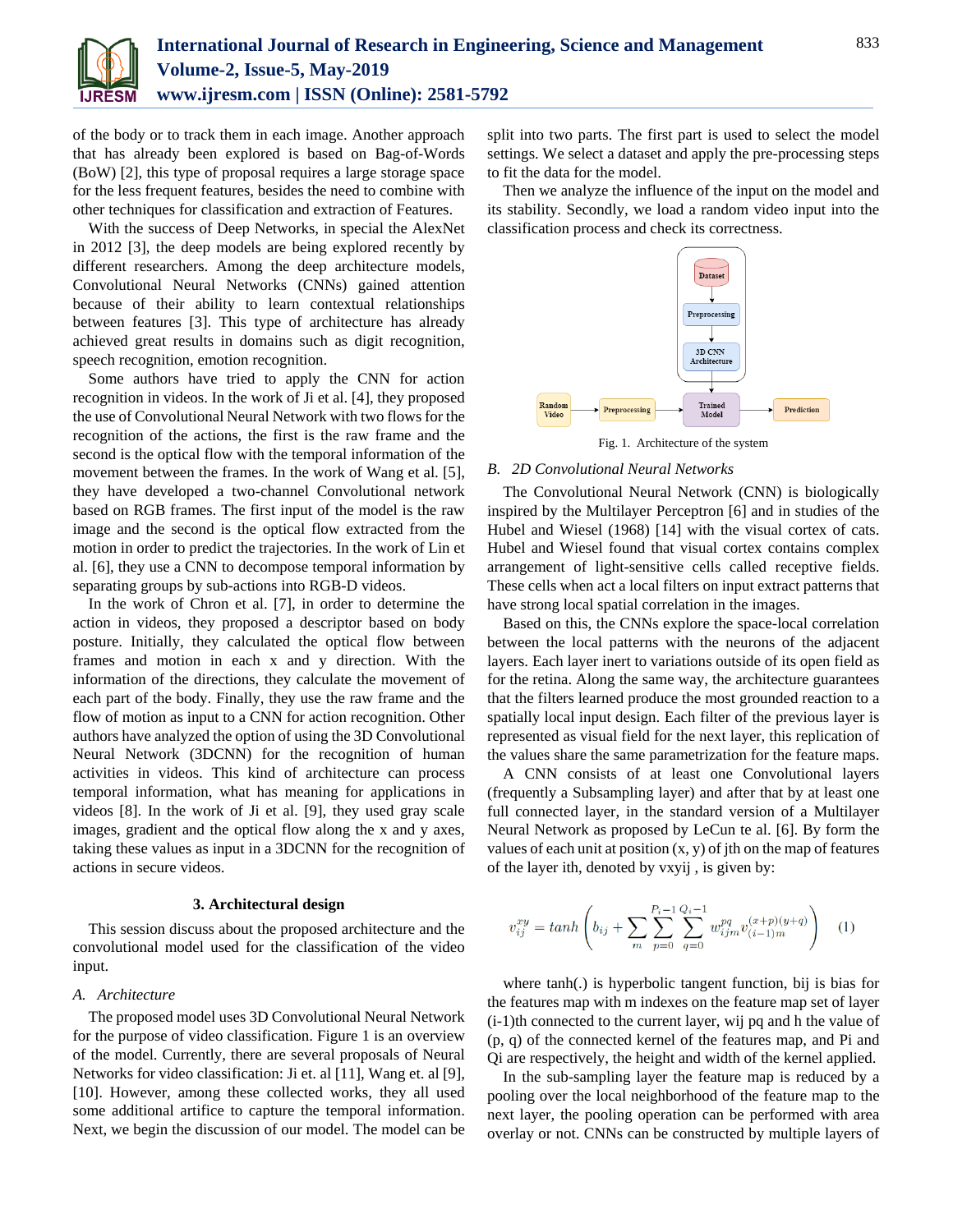

convolution and sub-sampling alternately.

# *C. 3D Convolutional Neural Networks*

3D CNN can calculate the features for both temporal as well as spatial dimensions. 3D convolution is obtained through performing the convolutions of a 3D kernel on the cube formed by several frames continuously together. For this construction, the features map in the convolution layer needs to be connected with multiple frames of the next layer, thus capturing the motion information. The Figure 2, clearly shows the differences between the 2D and 3D models.



Fig. 2. We compare the 2D (a) and 3D (b) convolutions models. As can be noted in (a) have only spatial information represented by only one block, as in (b) the time kernel is the third dimension. The set of connections in red are share weights. In 3D CNN some kernel is applied with the overlay creating a 3D cube.

Formally the values of the positions  $(x, y, z)$  in jth of the map of features for each layer ith given by equation 2, which is the size of the 3D kernel along the temporal dimension, wijm pqz is the (p, q, r)th value of kernel connected in mth of the features map of the previous layer.

$$
v_{ij}^{xyz} = \tanh\left(b_{ij} + \sum_{m} \sum_{p=0}^{P_i - 1} \sum_{q=0}^{Q_i - 1} \sum_{r=0}^{R_i - 1} w_{ijm}^{pqr} v_{(i-1)m}^{(x+p)(y+q)(z+r)}\right)
$$
(2)



## *D. Network Implementation*

The architecture used is illustrated in Figure 3. The neural network was implemented using Keras. It consists of four Convolutional layers and four Max-pooling layers arranged alternately. We apply the kernel 3x3x3 to all the convolution layers and for the Pooling layers, we use a 2x2x2 window. It is followed by a Global Average pooling layer, then a full connected layer with 32 output neurons followed by hidden layers Dropout of 0.5. Finally, another Full connected layer as the output layer, with 3 output neurons.



Fig. 4. Proposed Model

## **4. Experimental evaluation**

In this section, we first describe the hardware and software settings used in the runtime environment. Secondly, we talk about the database used in the paper. We explain the process used to select the model settings and finally, we describe the approaches followed for the recognition of human activities in videos.

All experiments were performed on a desktop computer with the Windows 10 Operational System, processor core i3 and Colaboratory, which is a free jupyter notebook environment. All codes used were in the Python language version 3.5 in the Keras framework for Deep Learning. For using the whole dataset, ie, the 6 activities, the requirements include processor core i7 4790k with 4GHz frequency, Nvidia 970 GTX video card with 4GB of video and 32GB of RAM.



Fig. 5. Dataset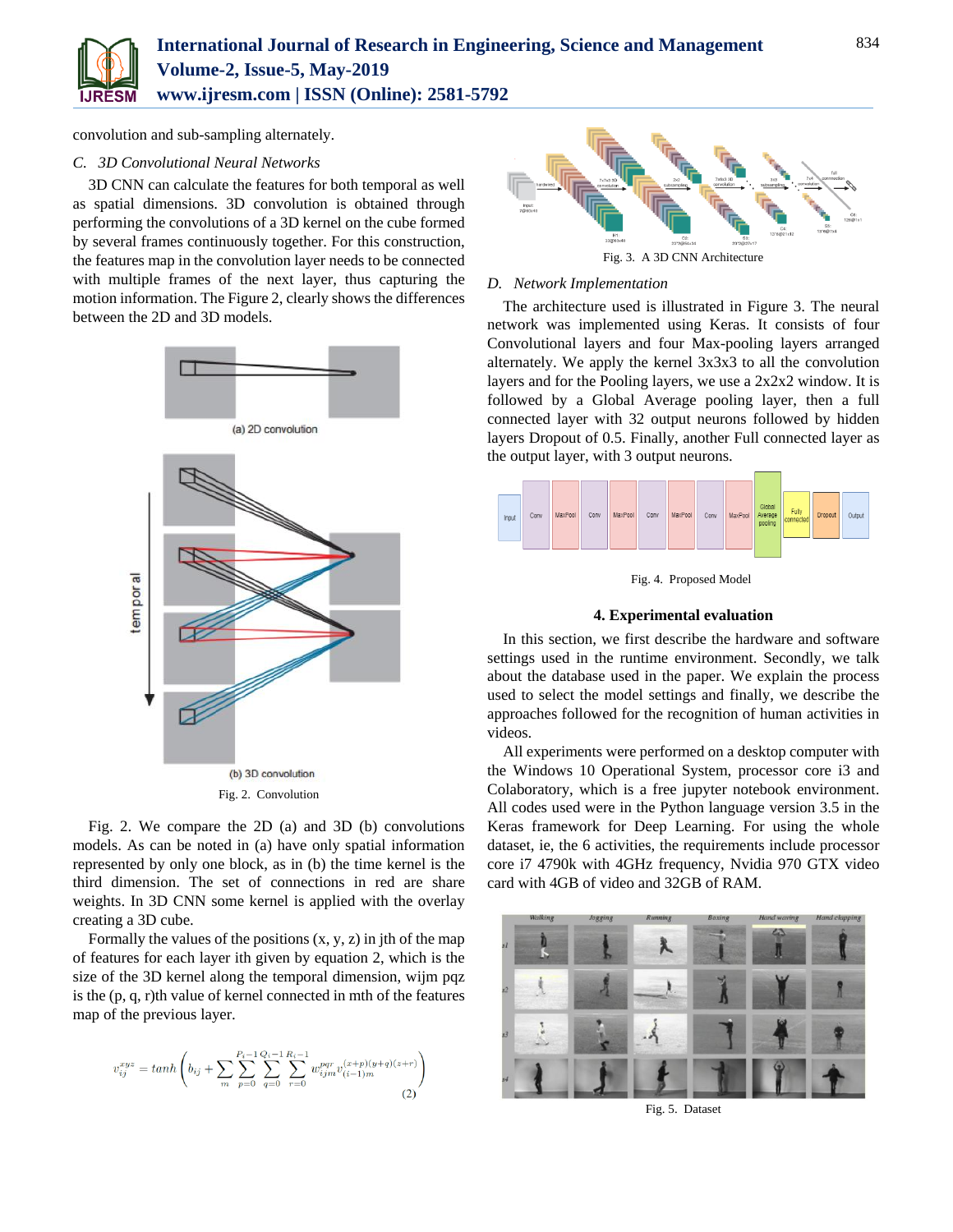

## *A. Dataset*

The KTH dataset is used for recognizing human activities. The video dataset contains six types of human actions (boxing, handclapping, handwaving, jogging, running and walking) performed several times by 25 different subjects in 4 different scenarios. The videos were captured at a frame rate of 25fps and each frame was down-sampled to the resolution of 160x120 pixels. The dataset contains 599 videos 100 videos for each of the 6 categories (with the exception of Handclapping having 99 videos).

The proposed system implements Human activity recognition for three activities, namely - Boxing, Handwaving and Running.

## *B. Materials and Methods*

The aim of this project is to create a model that can identify the basic human actions like running, jogging, walking, clapping, hand-waving and boxing. The model will be given a set of videos where in each video, a person will be performing an action. The label of a video will be the action that is being performed in that particular video. The model will have to learn this relationship, and then it should be able to predict the label of an input (video) that it has never seen. Technically, the model would have to learn to differentiate between various human actions, given some examples of these actions.



Figure 6 shows that in the videos of activities involving the movement of the whole body, a lot of frames in the video might be empty (no person performing any action). Also, if the person is moving very slowly, then most of the frames would be redundant. It would be a major challenge for the model to deal with such a problem.

The Data pre-processing stage consists of reading in the video frame-by-frame. The videos were captured at a frame rate of 25fps. This means that for each second of the video, there will be 25 frames. We know that within a second, a human body does not perform very significant movement. This implies that most of the frames (per second) in our video will be redundant. Therefore, only a subset of all the frames in a video needs to be extracted. This will also reduce the size of the input data which will in turn help the model train faster and can also prevent over-fitting.

## **5. Results**

The model was trained on the three activities, namely - Boxing, Handwaving and Running, for 50 epochs. The weights of the model which gave the best performance on the validation data were loaded. The model used NADAM as the optimizer (instead of ADAM). In Keras, the default values of learning rate for ADAM optimizer is set to 0.001.

For NADAM, the default value of learning rate is 0.002 and there is a scheduled decay of learning rate. Given below is the learning curve of the model over 50 epochs.



Once the model has been trained on the training data, its performance will be evaluated using the test data. The model was then tested on the test data and it gave an accuracy of 98.48% on the test data.

| <b>Precision</b> | <b>Recall</b> | $f1-score$ | <i><b>\Support</b></i> |
|------------------|---------------|------------|------------------------|
| 1.00             | 1.00          | 1.00       | 31                     |
| 1.00             | 1.00          | 1.00       | 32                     |
| 1.00             | 1.00          | 1.00       | 29                     |

Fig. 8. Performance measures

We have a Confusion Matrix in Figure 8. The labels on the vertical axis indicate the true class labels and the horizontal axis indicates the ordered classes. The main diagonal of the matrix represents the cases of predicted correctness examples, and the values outside the diagonal represent the values that the model predicts in the wrong way.

For the purpose of prediction, a random video for any of the three activities, is given as input to the trained model. On processing the input video, the corresponding class label is obtained as the output.